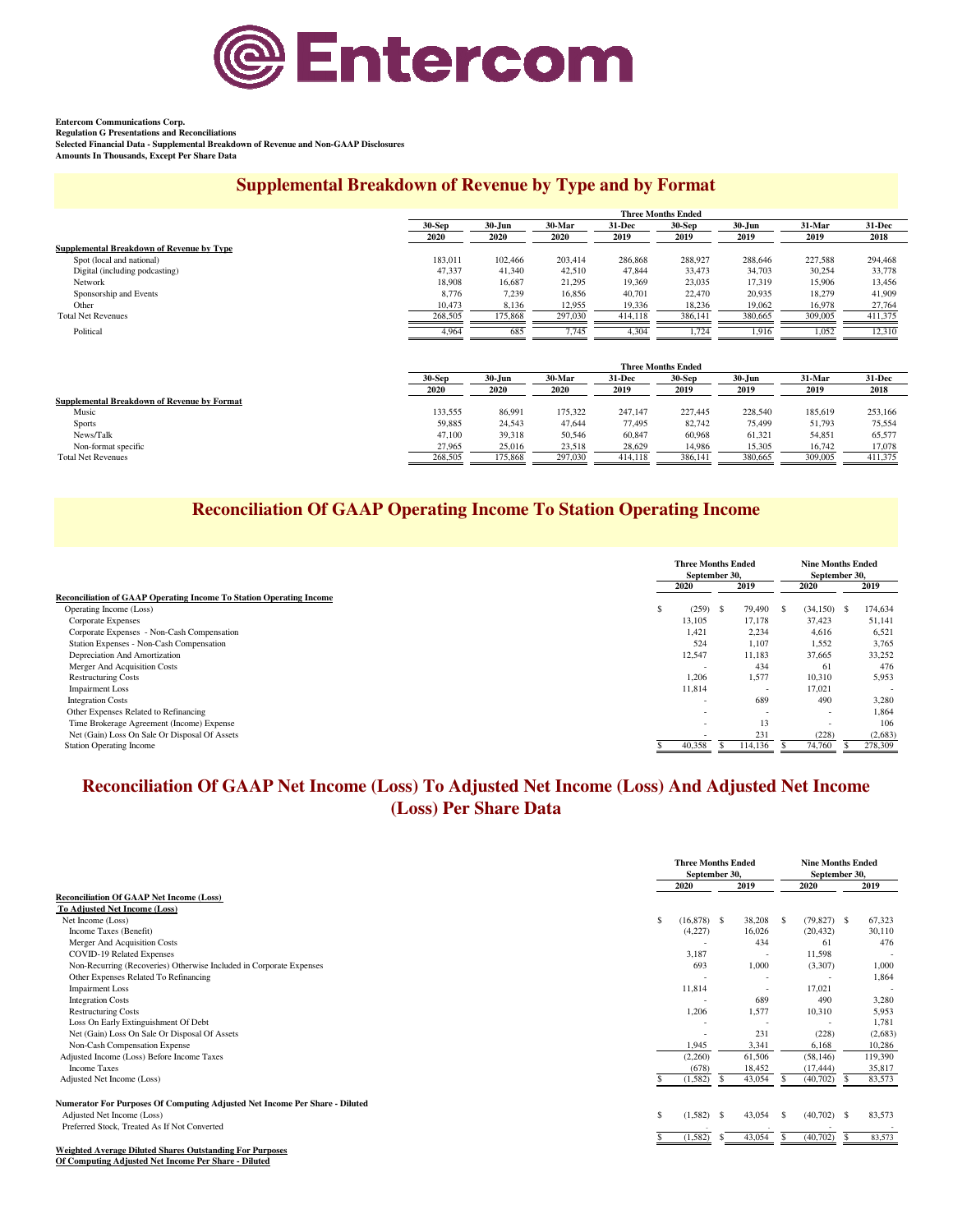| Weighted Common Shares Outstanding As Reported - Diluted | 134.735 | 136.453 | 134.753 | 138.295 |
|----------------------------------------------------------|---------|---------|---------|---------|
| Preferred Stock. Treated As If Not Converted             |         |         |         |         |
|                                                          | 134.735 | 136.453 | 34.753  | 138.295 |
| <b>Adjusted Net Income (Loss) Per Share - Diluted</b>    | (0.01)  | 0.32    | (0.30)  | 0.60    |
|                                                          |         |         |         |         |

# **Reconciliation Of GAAP Net Income (Loss) To Adjusted EBITDA**

|                                                                              |                     |    |               | <b>Three Months Ended</b> |     |                |                          |      | <b>Nine Months Ended</b> |         |
|------------------------------------------------------------------------------|---------------------|----|---------------|---------------------------|-----|----------------|--------------------------|------|--------------------------|---------|
|                                                                              | $30-Sep$            |    | 30-Jun        | 31-Mar                    |     | $31 - Dec$     | 30-Sep                   |      | September 30,            |         |
|                                                                              | 2020                |    | 2020          | 2020                      |     | 2019           | 2019                     |      | 2020                     | 2019    |
| <b>Reconciliation Of GAAP Net Income (Loss)</b>                              |                     |    |               |                           |     |                |                          |      |                          |         |
| <b>To Adjusted EBITDA</b>                                                    |                     |    |               |                           |     |                |                          |      |                          |         |
| Net Income (Loss)                                                            | \$<br>$(16,878)$ \$ |    | $(53,811)$ \$ | (9,138)                   | - 5 | $(487,535)$ \$ | 38,208                   | - \$ | $(79,827)$ \$            | 67,323  |
| Income Taxes (Benefit)                                                       | (4,227)             |    | (13,085)      | (3,120)                   |     | 7,096          | 16,026                   |      | (20, 432)                | 30,110  |
| Net Interest Expense                                                         | 20,846              |    | 21,642        | 23,621                    |     | 24,683         | 25,256                   |      | 66,109                   | 75,420  |
| Corporate Expenses - Non-Cash Compensation Expense                           | 1,421               |    | 1,917         | 1,278                     |     | 5,006          | 2,234                    |      | 4,616                    | 6,521   |
| Station Expenses - Non-Cash Compensation Expense                             | 524                 |    | 527           | 502                       |     | 892            | 1,107                    |      | 1,552                    | 3,765   |
| Depreciation And Amortization                                                | 12,547              |    | 12,620        | 12,498                    |     | 12,079         | 11,183                   |      | 37,665                   | 33,252  |
| Time Brokerage Agreement Expense (Income)                                    |                     |    |               |                           |     |                | 13                       |      |                          | 106     |
| Merger And Acquisition Costs                                                 | -                   |    | 61            | -                         |     | 465            | 434                      |      | 61                       | 476     |
| <b>Restructuring Costs</b>                                                   | 1,206               |    | 4,895         | 4,209                     |     | 1,023          | 1,577                    |      | 10,310                   | 5,953   |
| <b>Integration Costs</b>                                                     |                     |    | (132)         | 622                       |     | 1,017          | 689                      |      | 490                      | 3,280   |
| Non-Recurring Expenses (Recoveries) Otherwise Included In Corporate Expenses | 693                 |    | (4,000)       | <b>.</b>                  |     | 5,000          | 1,000                    |      | (3,307)                  | 1,000   |
| COVID-19 Related Expenses                                                    | 3,187               |    | 5,411         | 3,000                     |     |                | $\sim$                   |      | 11,598                   | ÷       |
| <b>Impairment Loss</b>                                                       | 11,814              |    | 4,157         | 1,050                     |     | 545,457        | ٠                        |      | 17,021                   |         |
| Other Expenses Related To Refinancing                                        | -                   |    | -             | $\overline{\phantom{a}}$  |     | 2,533          | $\overline{\phantom{a}}$ |      | ٠                        | 1,864   |
| Loss On Early Extinguishment Of Debt                                         |                     |    |               | ۰                         |     | 265            |                          |      |                          | 1,781   |
| Net (Gain) Loss On Sale Or Disposal Of Assets                                |                     |    | (228)         |                           |     | (4,957)        | 231                      |      | (228)                    | (2,683) |
| <b>Adjusted EBITDA</b>                                                       | \$<br>31,133        | -S | (20,026)      | 34,522                    |     | 113,024        | 97,958                   |      | 45,628                   | 228,168 |

# **Reconciliation Of GAAP Net Income (Loss) To Adjusted Free Cash Flow**

#### **Entercom Communications Corp.**

**Regulation G Presentations and Reconciliations Selected Financial Data - Supplemental Breakdown of Revenue and Non-GAAP Disclosures**

**Amounts In Thousands, Except Per Share Data**

|                                                                              |              | <b>Three Months Ended</b> |                  |               |                    |                       |      |                 |               |           | <b>Nine Months Ended</b> |                          |               |           |
|------------------------------------------------------------------------------|--------------|---------------------------|------------------|---------------|--------------------|-----------------------|------|-----------------|---------------|-----------|--------------------------|--------------------------|---------------|-----------|
|                                                                              |              |                           | 30-Sep<br>30-Jun |               |                    | 31-Mar                |      | 31-Dec          | 30-Sep        |           |                          | September 30,            |               |           |
|                                                                              |              | 2020                      |                  | 2020          |                    | 2020                  |      | 2019            |               | 2019      |                          | 2020                     |               | 2019      |
| <b>Reconciliation GAAP Net Income (Loss)</b>                                 |              |                           |                  |               |                    |                       |      |                 |               |           |                          |                          |               |           |
| <b>To Adjusted Free Cash Flow</b>                                            |              |                           |                  |               |                    |                       |      |                 |               |           |                          |                          |               |           |
| Net Income (Loss)                                                            | \$           | $(16,878)$ \$             |                  | $(53,811)$ \$ |                    | (9, 138)              | - \$ | $(487, 535)$ \$ |               | 38,208    | -S                       | $(79,827)$ \$            |               | 67,323    |
| Depreciation And Amortization                                                |              | 12,547                    |                  | 12,620        |                    | 12,498                |      | 12,079          |               | 11,183    |                          | 37,665                   |               | 33,252    |
| Deferred Financing Costs Included In Interest Expense                        |              | 999                       |                  | 998           |                    | 946                   |      | 856             |               | 755       |                          | 2,942                    |               | 2,227     |
| Amortization Of Debt Discount Or (Debt Premium) Included In Interest Expense |              | (849)                     |                  | (849)         |                    | (849)                 |      | (679)           |               | (678)     |                          | (2,547)                  |               | (2, 248)  |
| Non-Cash Compensation Expense                                                |              | 1,945                     |                  | 2,444         |                    | 1,780                 |      | 5,898           |               | 3,341     |                          | 6,168                    |               | 10,286    |
| Merger And Acquisition Costs                                                 |              |                           |                  | 61            |                    |                       |      | 465             |               | 434       |                          | 61                       |               | 476       |
| <b>Impairment Loss</b>                                                       |              | 11,814                    |                  | 4,157         |                    | 1,050                 |      | 545,457         |               |           |                          | 17,021                   |               |           |
| <b>Restructuring Costs</b>                                                   |              | 1,206                     |                  | 4,895         |                    | 4,209                 |      | 1,023           |               | 1,577     |                          | 10,310                   |               | 5,953     |
| <b>Integration Costs</b>                                                     |              |                           |                  | (132)         |                    | 622                   |      | 1.017           |               | 689       |                          | 490                      |               | 3,280     |
| Non-Recurring Expenses (Recoveries) Otherwise Included In Corporate Expenses |              | 693                       |                  | (4,000)       |                    | ÷.                    |      | 5,000           |               | 1,000     |                          | (3,307)                  |               | 1,000     |
| COVID-19 Related Expenses                                                    |              | 3,187                     |                  | 5,411         |                    | 3,000                 |      |                 |               |           |                          | 11,598                   |               |           |
| Net (Gain) Loss On Sale Or Disposal Of Assets                                |              |                           |                  | (228)         |                    | $\tilde{\phantom{a}}$ |      | (4,957)         |               | 231       |                          | (228)                    |               | (2,683)   |
| Other Expenses Related To Refinancing                                        |              | $\bar{a}$                 |                  | $\sim$        |                    | $\sim$                |      | 2,533           |               |           |                          | $\overline{\phantom{a}}$ |               | 1.864     |
| Loss On Early Extinguishment Of Debt                                         |              | ä,                        |                  |               |                    |                       |      | 265             |               | ÷.        |                          | ÷,                       |               | 1,781     |
| Income Taxes (Benefit)                                                       |              | (4,227)                   |                  | (13,085)      |                    | (3,120)               |      | 7,096           |               | 16,026    |                          | (20, 432)                |               | 30,110    |
| Net Capital Expenditures                                                     |              | (5,812)                   |                  | (6,349)       |                    | (8,899)               |      | (10, 245)       |               | (20, 658) |                          | (21,060)                 |               | (58,067)  |
| Adjusted Income Taxes Paid                                                   |              | (2,660)                   |                  |               |                    | (1, 297)              |      | (18, 757)       |               |           |                          | (3,957)                  |               | (8, 461)  |
| Adjusted Free Cash Flow                                                      | $\mathbf{s}$ | 1,965                     |                  | (47, 868)     | <sup>\$</sup>      | 802                   | \$.  | 59,516          | \$            | 52,108    | S                        | (45, 103)                | <sup>\$</sup> | 86,093    |
| <b>Reconciliation of Capital Expenditures, Including Amortizable</b>         |              |                           |                  |               |                    |                       |      |                 |               |           |                          |                          |               |           |
| <b>Intangibles, to Net Capital Expenditures</b>                              |              |                           |                  |               |                    |                       |      |                 |               |           |                          |                          |               |           |
| Capital Expenditures, Including Amortizable Intangibles                      | \$           | $(5,812)$ \$              |                  | $(6,349)$ \$  |                    | (9.744)               | - \$ | $(14,326)$ \$   |               | (22, 862) | - S                      | $(21,905)$ \$            |               | (63, 575) |
| Reimbursed Tenant Improvement Allowances                                     |              |                           |                  |               |                    | 845                   |      | 4,081           |               | 2,204     |                          | 845                      |               | 5,508     |
| Net Capital Expenditures                                                     |              | (5,812)                   |                  | (6, 349)      |                    | (8,899)               |      | (10, 245)       | \$            | (20, 658) |                          | (21,060)                 |               | (58,067)  |
|                                                                              |              |                           |                  |               |                    |                       |      |                 |               |           |                          |                          |               |           |
| <b>Reconciliation of Income Taxes Paid To</b>                                |              |                           |                  |               |                    |                       |      |                 |               |           |                          |                          |               |           |
| <b>Adjusted Income Taxes Paid</b><br><b>Income Taxes Paid</b>                |              |                           |                  |               |                    |                       |      |                 |               |           |                          |                          |               |           |
|                                                                              | \$           | $(2,660)$ \$              |                  |               | -S                 | (1,297)               | - \$ | $(20,619)$ \$   |               | (3,935)   |                          | (3,957)                  |               | (18, 481) |
| Income Taxes Paid Related to Gain/Loss On Sale Or Exchange                   |              |                           |                  |               |                    |                       |      |                 |               |           |                          |                          |               |           |
| Of Radio Station Assets                                                      |              |                           |                  |               |                    |                       |      |                 |               |           |                          |                          |               | 894       |
| Income Taxes Paid Related to Gain/Loss On Sale Of Redundant Properties       |              |                           |                  |               |                    |                       |      | 1,862           |               | 3,935     |                          |                          |               | 9,126     |
| Adjusted Income Taxes Paid                                                   |              | (2,660)                   |                  | $\sim$        |                    | (1,297)               |      | (18, 757)       | $\mathcal{S}$ |           |                          | (3,957)                  |               | (8, 461)  |
| Numerator For Purposes Of Computing Adjusted Free Cash Flow                  |              |                           |                  |               |                    |                       |      |                 |               |           |                          |                          |               |           |
| <b>Per Share - Diluted</b>                                                   |              |                           |                  |               |                    |                       |      |                 |               |           |                          |                          |               |           |
| Adjusted Free Cash Flow                                                      | \$           | 1,965                     | \$.              | $(47,868)$ \$ |                    | 802                   | -S   | 59,516          | $\mathbf{s}$  | 52,108    | <sup>\$</sup>            | $(45,103)$ \$            |               | 86,093    |
| Preferred Stock Dividend, Treated As If Not Converted                        |              |                           |                  |               |                    |                       |      |                 |               |           |                          |                          |               |           |
|                                                                              |              | 1,965                     |                  | (47, 868)     | $\mathbf{\hat{S}}$ | 802                   | -S   | 59,516          | $\mathbf{s}$  | 52,108    |                          | (45, 103)                |               | 86,093    |
| Denominator For Purposes Of Computing Adjusted Free Cash Flow                |              |                           |                  |               |                    |                       |      |                 |               |           |                          |                          |               |           |
| Per Share - Diluted                                                          |              |                           |                  |               |                    |                       |      |                 |               |           |                          |                          |               |           |
| Weighted Common Shares Outstanding As Reported - Diluted                     |              | 134,735                   |                  | 134,805       |                    | 134,890               |      | 133,985         |               | 136,453   |                          | 134,753                  |               | 138,295   |
| Diluted Shares Excluded When Reporting A Net Loss                            |              |                           |                  | ۰             |                    | 290                   |      | 130             |               |           |                          |                          |               |           |
| Preferred Stock Dividend, Treated As If Not Converted                        |              |                           |                  |               |                    |                       |      |                 |               |           |                          |                          |               |           |
|                                                                              |              | 134,735                   |                  | 134,805       |                    | 135,180               |      | 134,115         |               | 136,453   |                          | 134,753                  |               | 138,295   |
| <b>Adjusted Free Cash Flow Per Share - Diluted</b>                           | \$           | 0.01                      | <sup>\$</sup>    | (0.36)        | -S                 | 0.01                  | \$.  | 0.44            | \$            | 0.38      | S                        | (0.33)                   | -S            | 0.62      |

#### **Certain Definitions**

Management uses *Station Operating Income* as the metric to assess the performance of our stations. When measuring *Adjusted EBITDA, Adjusted Free Cash Flow, Adjusted Free Cash Flow Per Share, Net Capital Expenditures, Adjusted Income Taxes Paid, Adjusted Net Income and Adjusted Net Income Per Share* , the resulting amounts are attributable to common shareholders.